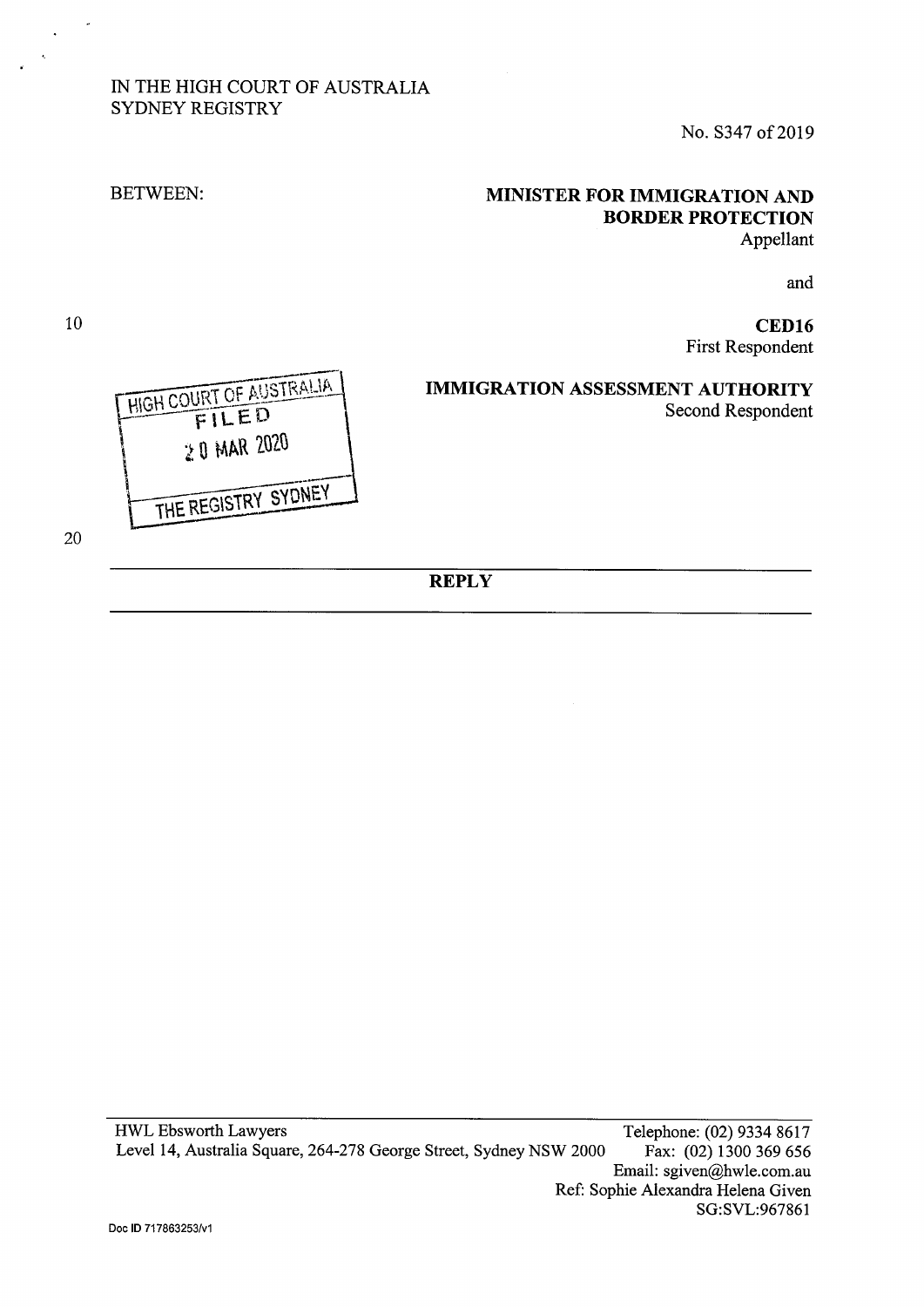#### **Part I: Certification**

1. These submissions are in a form suitable for publication on the internet. They are made in reply to the submissions filed by the Respondent on 27 February 2020 **(RS).**  Abbreviations and acronyms employed in these submissions have the meanings given to them in the Minister's submissions, as amended, filed on 10 February 2020 **(AS).** 

### **Part II: Reply**

#### *Concessions*

10

20

- 2. The Respondent makes two important concessions in his submissions.
- 3. At RS [27] and [34], the Respondent accepts that the certificate was not given or accepted as part of the review material provided to the Authority pursuant to s 473CB(l) of the Act. As will be developed below, a consequence of this concession is that the Respondent cannot point to the Authority's reasons at CAB 9 [3] as suggesting that it considered that the certificate may be relevant (within the meaning of s  $473DC(1)(b)$ ).
	- 4. At RS [2] and [66], the Respondent concedes that the Federal Court was wrong to hold that the certificate was new information of the kind to which s 473DE(1) applied. That concession, however, has the consequence that the Authority did not make any jurisdictional error as found by the Federal Court, being non-compliance with the duty ins 473DE(l). In this connection, a bare error as to whether information is or is not new information (as defined) is not sufficient to give rise to jurisdictional error unless it carries some consequence for the Authority's decision. The Federal Court considered the consequence to be that there was a duty on the Authority to comply with s 473DE(1) and that that did not occur (at CAB 85-86 [58]-[59]). The Federal Court did not identify any other consequence of treating the certificate other than as new information.
		- 5. Accordingly, contrary to RS [2], if the Minister makes out his second ground of appeal, the appeal should be allowed and the consequential relief sought should be granted.

### *The identity assessment form*

30 6. As to RS [19]-[20] and [60]-[64], the Respondent had the onus in establishing a material breach of the Act.<sup>1</sup> Notwithstanding that the Respondent was aware of the

 $\mathbf{I}$ *Minister for Immigration and Border Protection v SZMTA* (2019) 264 CLR 421 *(SZMTA)* at 445 [46] per Bell, Gageler and Keane JJ.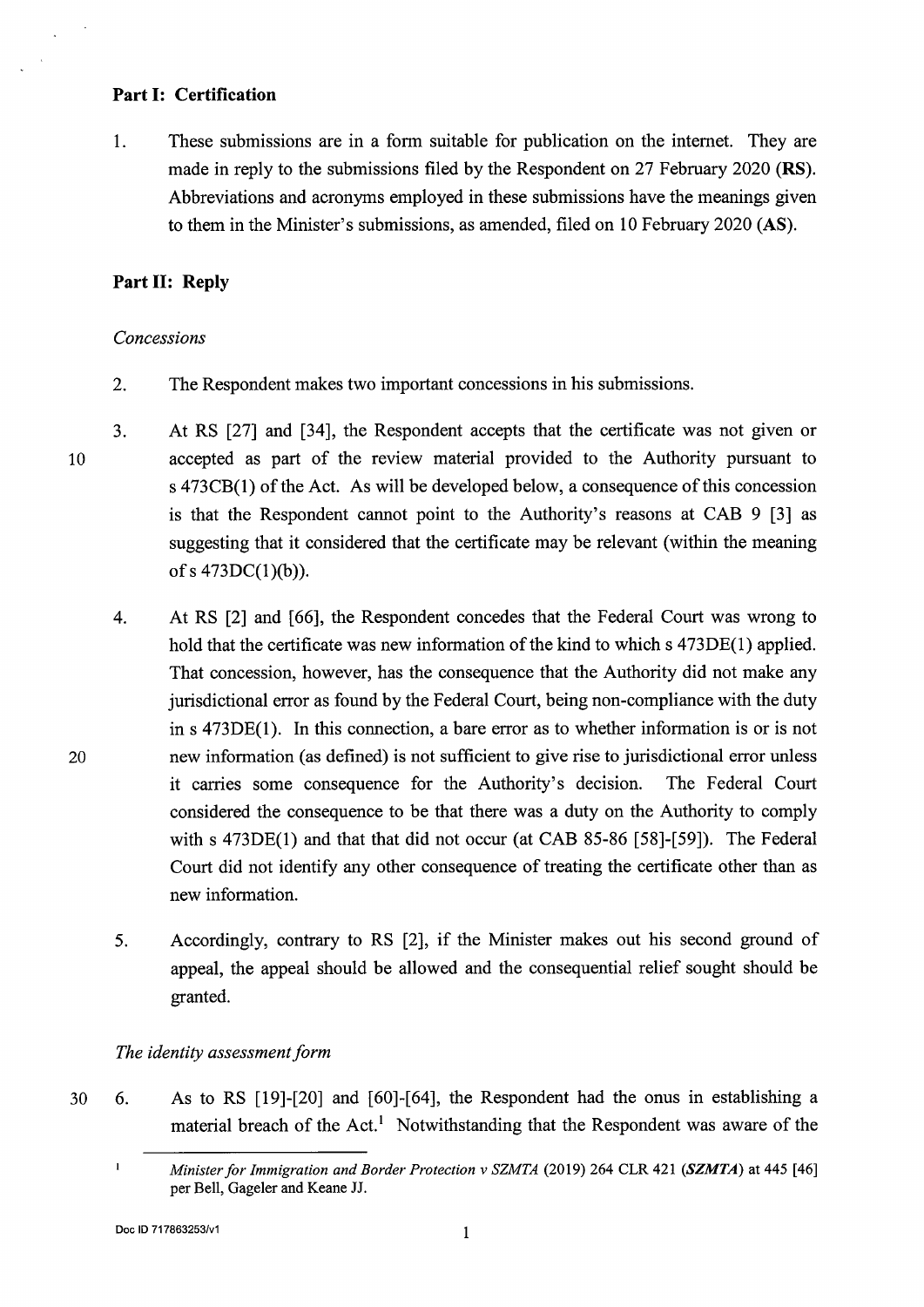existence of the certificate, he did not call for the identity assessment form in the Federal Circuit Court or in the Federal Court or issue a notice to produce for the production of that document. It was open to the Respondent to do so. In the absence of evidence as to the contents of the identity assessment form, there was no warrant for the Federal Court to conclude that the certificate either heightened the import of the information in that document or that its contents could not be assumed to be benign (cfRS [63]-[64]).

7. Moreover, and contrary to RS [49], [53] and [59], this appeal involves consideration of the question whether the certificate, not the identity assessment form, amounted to new information. The Respondent conceded as much at the hearing of the Minister's application for special leave to appeal.<sup>2</sup>

### *'Acceptance* ' *of new information*

- 8. At various points in his submissions (RS [29]-[33], and [36]), the Respondent refers to the Authority having 'accepted' the certificate and that such acceptance contravened s 473DB(l) of the Act. There are several responses to these submissions.
- 9. *First,* it is not clear from the Respondent's submissions what is meant by 'acceptance' in this context. If the Respondent's argument is that the Authority did not decline to receive the certificate in a physical sense, there are difficulties with that argument. In circumstances where there is no obligation on the Authority to give reasons for its procedural decisions<sup>3</sup> (such as an exercise of the discretionary powers in ss  $473DC(1)$ ) and (3) or to accept an item of new information), the Respondent is unable to establish, to the requisite standard of proof, that the Authority accepted (in any sense) the certificate. There is, for example, no reference to the certificate in the Authority's statement of reasons. It is also difficult to see how acceptance of new information could be a breach of s 473DB(l), when the Authority could not form a view about its validity or how, if at all, to act upon it, until it has accepted (that is to say, received) it.
- 10. Contrary to RS [30], there is no evidence to suggest that the Authority misunderstood the legal effect of the certificate.
- 11. *Secondly,* acceptance of an item of new information is not, in itself, a breach of s 473DB(l). The primary rule set out in that subsection is expressed to be "subject to ... Part [7AA]". Those words engage ss 473DC to 473DF of the Act. Accordingly, acceptance of an item of new information would not, itself, contravenes 473DB(l) if

 $\mathbf 2$  $\overline{\mathbf{3}}$ 

30

*Minister for Immigration and Border Protection v CED16* [2019] HCATrans 246 at line 30.

*BVD17 v Minister for Immigration and Border Protection* (2019) 93 ALJR 1091 at 1096 [16] per Kiefel CJ, Bell, Gageler, Keane, Nettle and Gordon JJ.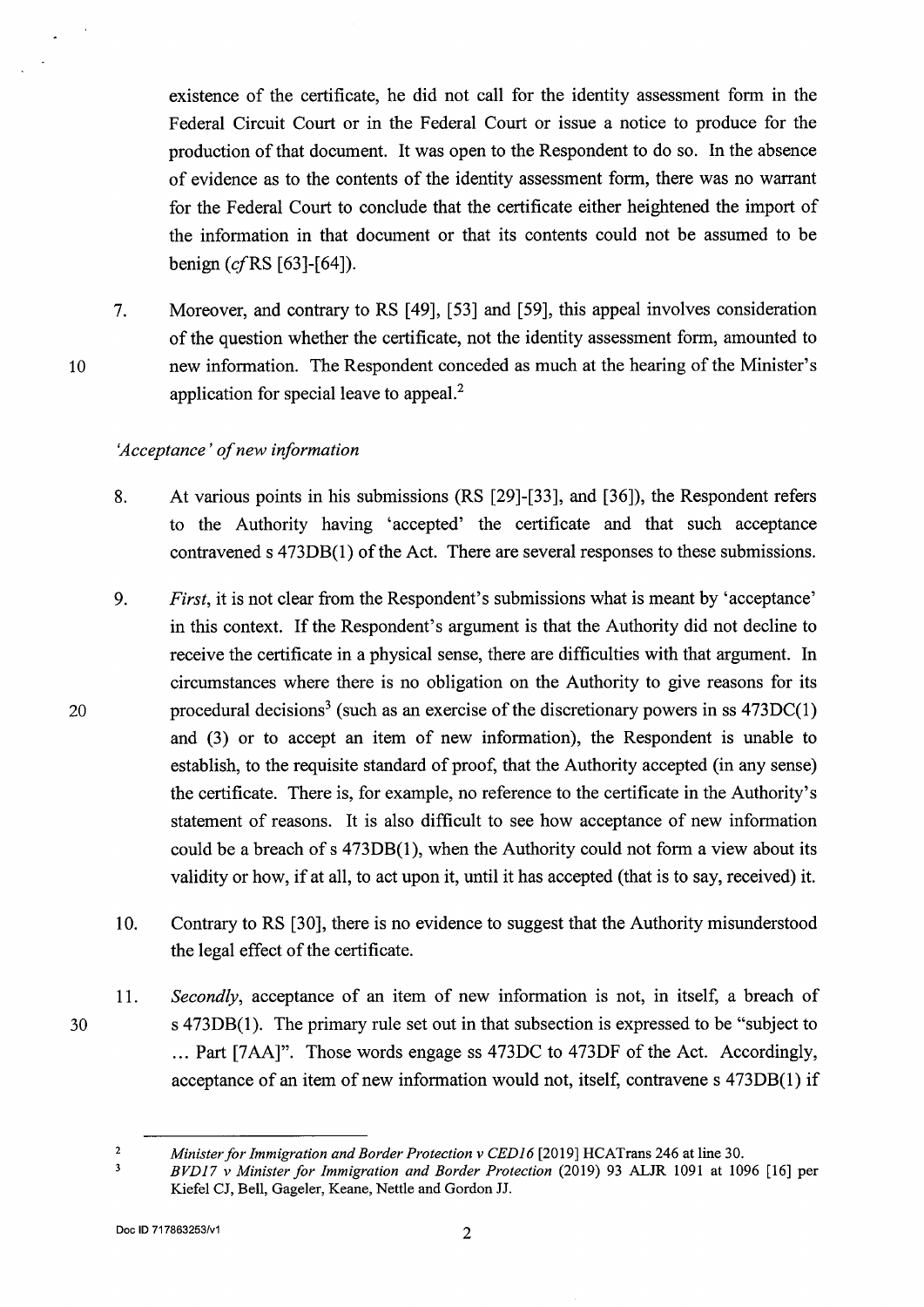the purpose of doing so is to assess that information against the requirements of ss 473DC to 473DE.

- 12. *Thirdly,* even if the Authority accepted the certificate, and that step resulted in a breach of s 473DB(l ), to take that step cannot, in and of itself, result in jurisdictional error. The Respondent must still establish materiality. But the mere acceptance of new information itself has no consequence for the Authority's decision. Had the Authority not received the certificate, the outcome of the review could not realistically have been any different.
- 13. *Fourthly,* the point raised by the Respondent is one which was not raised in either court below. No notice of contention has been filed. For that reason alone, the point should not be entertained by this Court.
	- 14. Contrary to RS [28], [36], [63] and [67], the Federal Court did not find that the Authority had breached s 473DB(l) by accepting the certificate (or any breach of s 473DB(l)). The Federal Court in the final sentence of [56] of its reasons (at CAB 85) was dealing with the identity assessment form, not the certificate.

*The certificate was not 'information'* 

10

- 15. The Respondent submits, at RS [39]-[45], that the certificate contained "information" for the purposes of s 473DC(l). That submission should be rejected.
- 20 16. The word "information" must be read consistently when used in ss 473DC, 473DD and  $473DE<sup>4</sup>$  Also, a consistent meaning should be given to that word wherever it appears in the Act (for example, in ss 57, 359, 359AA, 359A, 424, 424AA and  $424A$ )<sup>5</sup>. Information cannot be information (properly understood) within the meaning of s 473DC(l) unless it conveys knowledge of some particular fact, subject or event. Information will not meet that requirement unless it has some relevance in a substantive, and not merely procedural, sense. Contrary to RS [40]-[41], the certificate did not communicate knowledge (in the sense just described) of any particular fact, subject or event.
	- 17. The Respondent's submissions at RS [42] are wrong. The formulation in each of *Plaintiff Ml74* at 228 [24] and *SZMTA* at 440 [28] was concerned with the substantive merits of the review. The former is not a "different and wider formulation" applying only to cases involving Part 7 AA of the Act. The formulation employed in *Plaintiff*

<sup>4</sup>  *Plaintiff Ml74/2016 v Minister for Immigration and Border Protection* (2018) 264 CLR 217 *(Plaintiff M174)* at 228 [24] per Gageler, Keane and Nettle JJ.

 $\overline{\mathbf{5}}$ See, for example, *Tabcorp Holdings Ltd v Victoria* (2016) 90 ALJR 376 at 387 [65] per French CJ, Kiefel, Bell, Keane and Gordon JJ (and the cases cited therein).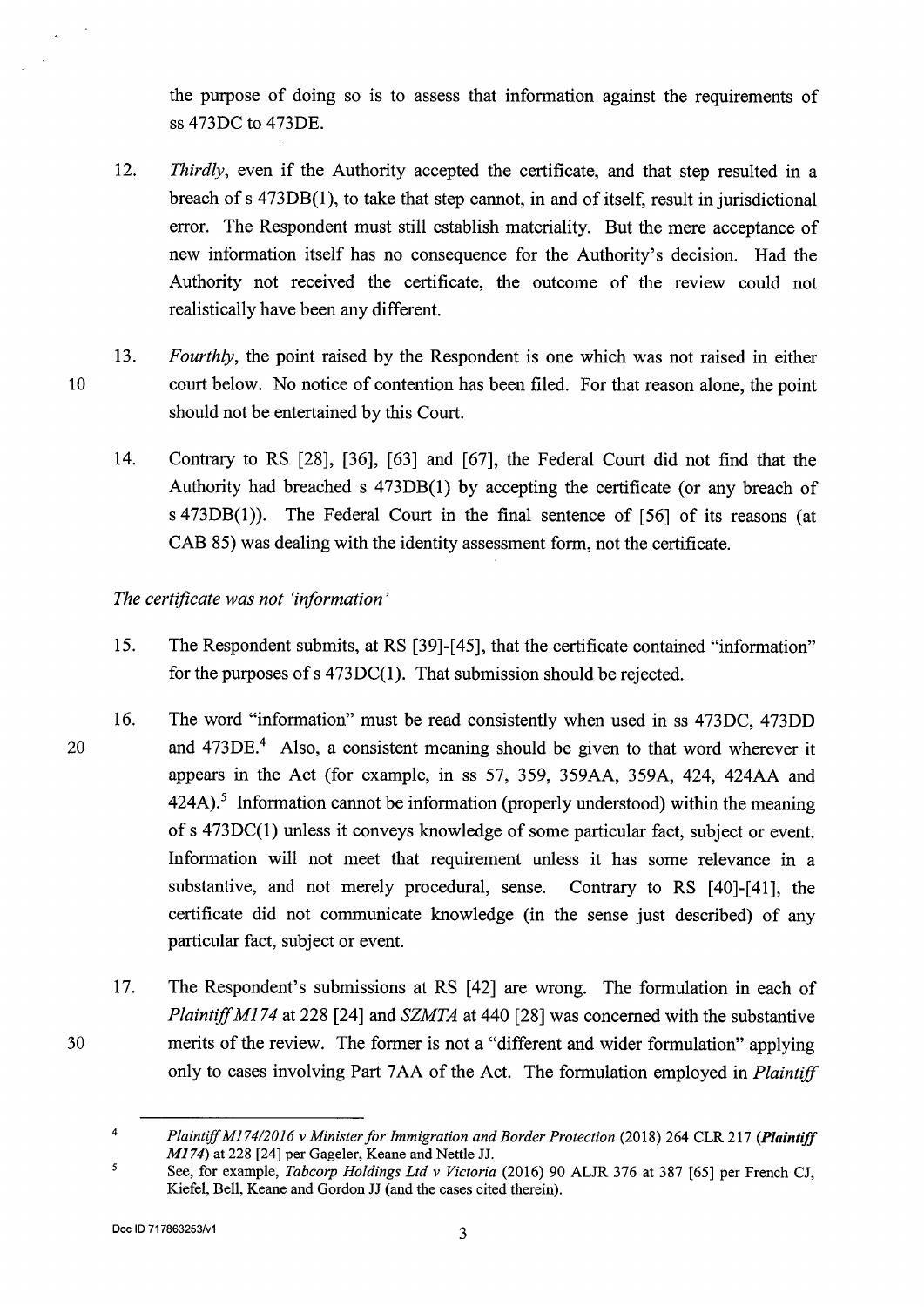*Ml 74* was derived from the judgment of Allsop J (as his Honour then was) in *SZEEU v Minister for Immigration and Multicultural and Indigenous Affairs* (2006) 150 FCR 214 *(SZEEU)* at 259 [205] ( a case which involved Part 7 of the Act). That case, in tum, cited, with approval, *VAF v Minister for Immigration and Multicultural and Indigenous Affairs* (2004) 236 FCR 549 at 555 [24], which this Court endorsed in *SZBYR v Minister for Immigration and Citizenship* (2007) 81 ALJR 1190 *(SZBYR)* at 1196 [18]. It was in the last-mentioned case that "information" was said to relate to "the existence of evidentiary material or documentation". *SZBYR* was cited by the plurality in *Plaintiff M174* at 223 [9].

- 10 18. The submission in the first sentence in RS [ 45] is not correct. Section 473BB does not define the word "information"; it provides a definition of "new information" by referring the reader to s 473DC(l). The Respondent's submission is also inconsistent with *Plaintiff Ml 74* at 228 [24], which plainly applied the reasoning in *SZEEU* to Part 7AA.
	- 19. Also contrary to RS [45], there is no dichotomy between "information" and "documents" ins 473DC(l). A "document" must still contain "information" in order to meet the definition in s  $473DC(1)$ ,  $6$  as otherwise any document, even one which is devoid of content, would qualify as "new information" which would need to be assessed against the requirements of ss 473DD and 473DE. It can be assumed that the word "documents" appears in  $s$  473DC(1) as not every piece of new information will be given in documentary form. For example, new information can be given orally by a referred applicant at an interview to which he or she has been invited pursuant to s 473DC(3).

# *The certificate was not 'new information* '

- 20. The fundamental difficulty with the Respondent's submission, and the holding of the Federal Court, that the certificate was new information is that the evidence does not establish that the certificate met the requirements of  $s$  473DC(1)(b).
- 21. Contrary to the reasoning of the Federal Court at CAB 74 [23] and 78 [36], the Authority's statement at CAB 9 [3] that it "had regard to the material referred by the Secretary under s  $473CB$ " is irrelevant to the question whether s  $473DC(1)(b)$  was met especially in the light of the Respondent's concession that the certificate did not form a part of the "review material" given to the Authority pursuant to s 473CB(1). The Respondent's submissions to the contrary at RS [49] should be rejected. In any

20

<sup>&</sup>lt;sup>6</sup> Minister for Immigration and Border Protection v CLV16 (2018) 260 FCR 482 at 491 [53] per Flick, Griffiths and Perry JJ.